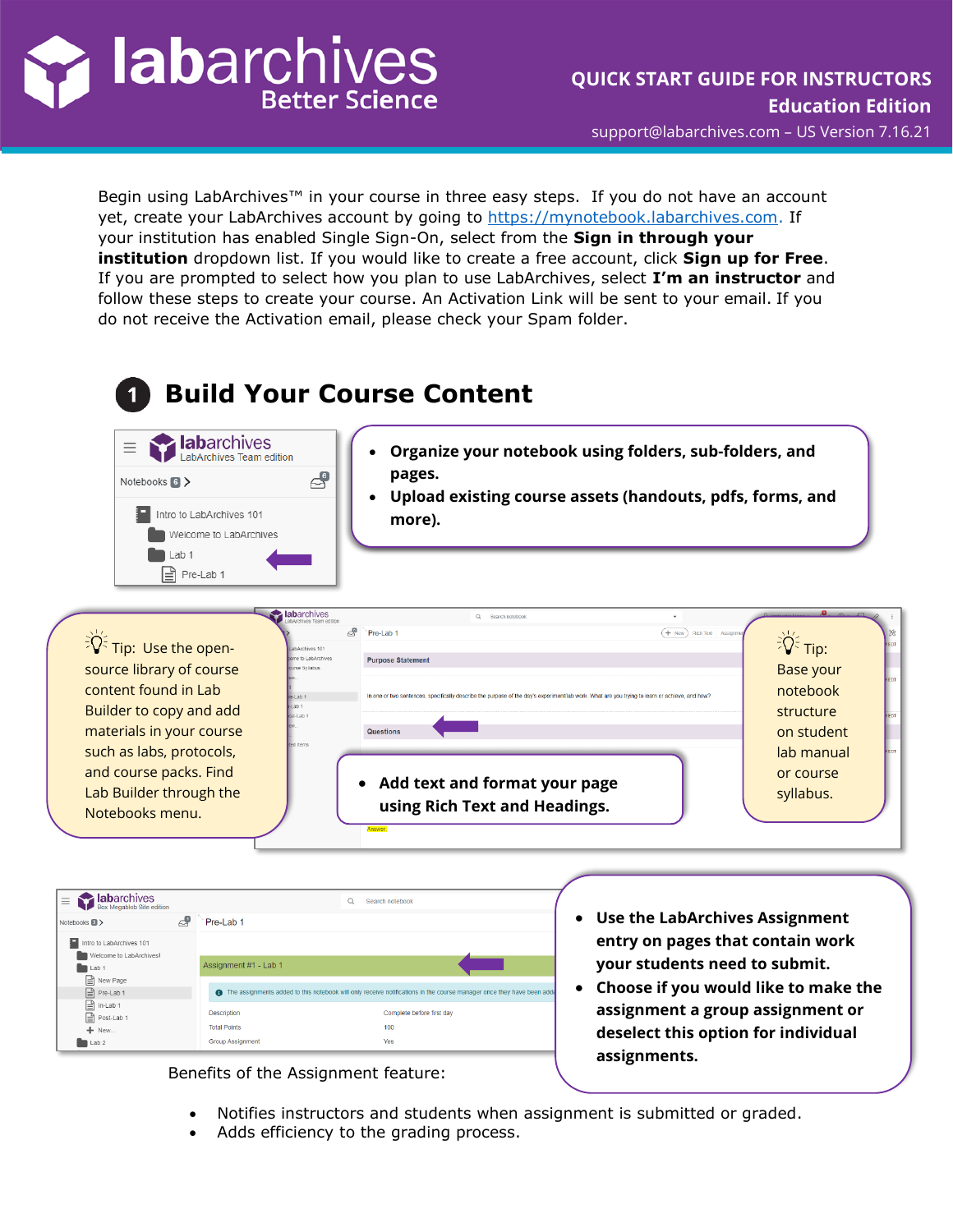

support@labarchives.com – US Version 7.16.21

## **Create a Course and Add Students**  $2<sup>1</sup>$

• Click on the **Course Manager** icon  $\boxed{\mathbb{S}^2}$  to begin creating your course in LabArchives or through the triple-dot menu, choose **Utilities** and **Course Manager**.

| <b>lab</b> archives<br>Course Manager              |                                                             | <b>Add New Course</b><br>Untitled | • Follow the course creation                                                                 |
|----------------------------------------------------|-------------------------------------------------------------|-----------------------------------|----------------------------------------------------------------------------------------------|
| <b>Update Student Notebooks</b>                    |                                                             |                                   | wizard to create your course.                                                                |
| <b>Course Information</b>                          | Sections                                                    | <b>Teaching Assistants</b>        | Be sure to select the correct<br>$\bullet$<br>instructor notebook to share<br>with students. |
|                                                    |                                                             |                                   |                                                                                              |
| <b>Course Information</b>                          | last update - Aug 27, 2019 @11:36 AM PDT<br><b>Sections</b> | <b>Teaching Assistants</b>        | Sign-up URLs<br>Student                                                                      |
| <b>Update Student Notebooks</b><br><b>Sections</b> |                                                             |                                   | Add sections if needed<br>$\bullet$                                                          |
| <b>Section Name</b>                                | Enter the section name                                      |                                   | and even assign Teaching                                                                     |
| <b>Section Description</b>                         | Enter the section description                               |                                   | <b>Assistants to specific</b>                                                                |

| <b>Jodate Student Notebooks</b><br>Course Information                                                                               | last update - Aug 27, 2019 @11:36 AM PDT<br><b>Sections</b> | <b>Teaching Assistants</b>                                                                                                                                                                                                                                        |     | Sign-up URLs                                                                       | Students                                                              |
|-------------------------------------------------------------------------------------------------------------------------------------|-------------------------------------------------------------|-------------------------------------------------------------------------------------------------------------------------------------------------------------------------------------------------------------------------------------------------------------------|-----|------------------------------------------------------------------------------------|-----------------------------------------------------------------------|
| Student Sign-up URLs<br>Bac<br>$\sqrt{\frac{1}{2}\sqrt{2}}$ Tip: Sign-up<br>These<br>inform<br>URL works best for<br>large courses. |                                                             | notebook for your course. You may wish to post them on your course page in your Learning Mana<br>IT add them in the Course Manager. They will be automatically added to the course.<br><b>Student Sign-up</b><br>(Paste in an email or website for your students) |     | $\bullet$<br>manually.                                                             | Invite students using a<br>sign-up URL, HTML link,<br>or add students |
| <b>HTML</b><br>≺a                                                                                                                   |                                                             | $\frac{dP}{d^{2}}$                                                                                                                                                                                                                                                | URL | https://qatest.labarchives.com/self_signup/MjAzNy4xMDAwMDAwMDAwMDAxfDAvMTU2Ny9Db3V | CODY All UP<br>ఆ                                                      |

- Students will need to activate their accounts and access their notebooks. When they do this, you will see them listed along with activity notifications on the **Students tab** in the **Course Manager**.
- If your institution or course has enabled the **LabArchives LMS LTI integration**, select from our list of partners to learn more on how LabArchives works with [Canvas,](https://www.labarchives.com/labarchives-knowledge-base/category/eln/course-manager/using-course-manager-with-canvas/) [Moodle,](https://www.labarchives.com/labarchives-knowledge-base/category/eln/course-manager/using-course-manager-with-moodle/) and [Blackboard.](https://www.labarchives.com/labarchives-knowledge-base/category/eln/course-manager/using-course-manager-with-blackboard/)